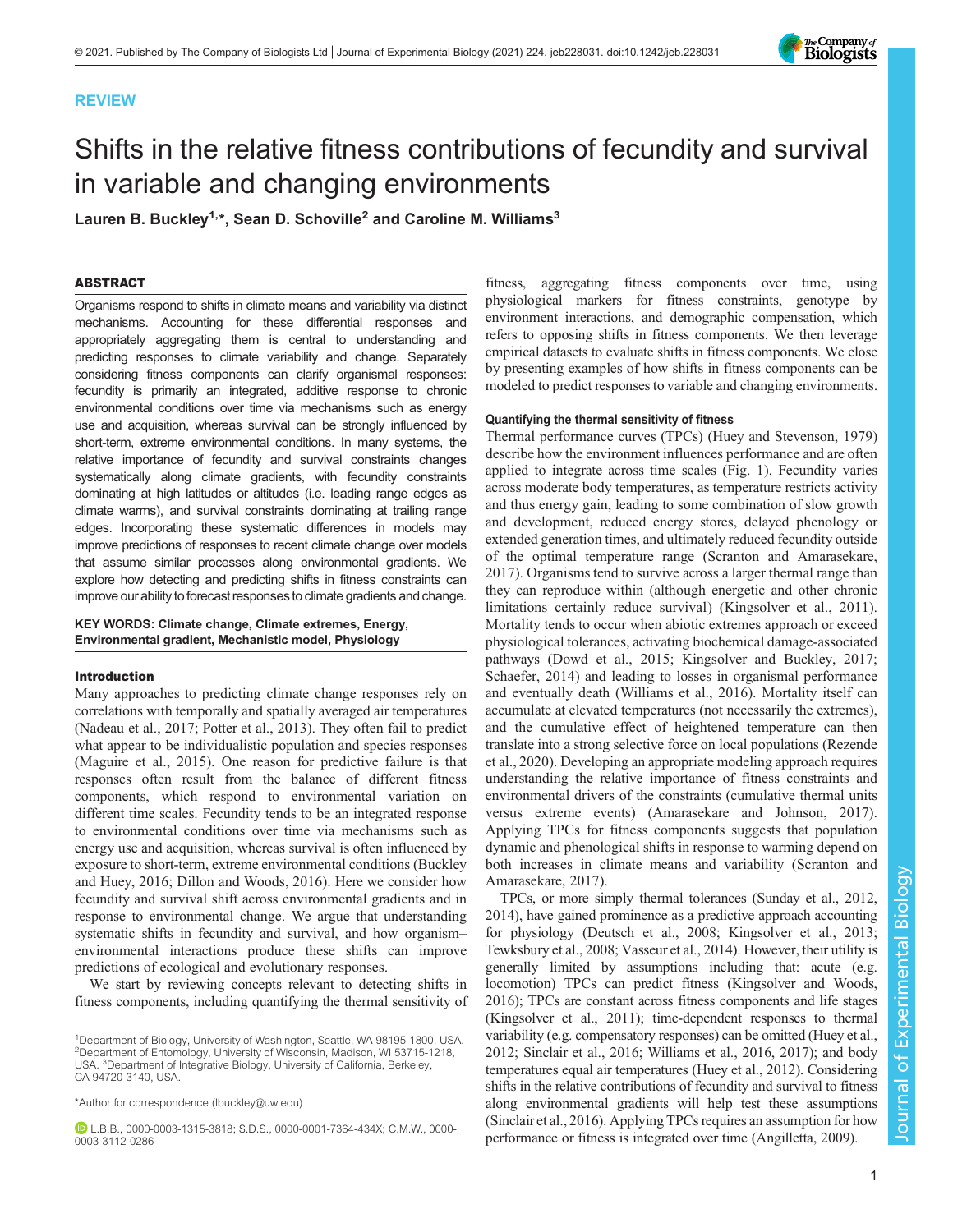<span id="page-1-0"></span>

Additive and multiplicative fitness components

The contributions of fecundity and survival to fitness have long been explored in evolutionary biology, assuming alternatively that fitness and fitness components aggregate additively or multiplicatively. Much of the work examines variable or changing environments and thus is relevant to climate change responses [\(Levins, 1968](#page-7-0); [Lewontin](#page-7-0) [and Cohen, 1969\)](#page-7-0). Integrating fitness multiplicatively across time periods and generations emphasizes survival as a fitness determinant. Multiplicative integration favors the evolution of thermal generalists [\(Lynch and Gabriel, 1987\)](#page-7-0), and often leads to the maintenance of genetic polymorphism and/or the evolution of phenotypic plasticity [\(Williams et al., 2017\)](#page-7-0). Integrating fitness additively minimizes the impact of mortality and favors the evolution of thermal specialists [\(Gilchrist, 1995](#page-6-0), [2000](#page-6-0)). This often leads to local adaptation and can reduce genetic variation within populations [\(Kawecki and Ebert,](#page-7-0) [2004\)](#page-7-0). The time scale of environmental variation relative to lifespan mediates the selective pressure posed by environmental variation [\(Levins, 1968](#page-7-0)). Environmental generalists are selected when environmental variation is predominantly across (rather than within) generations ([Gilchrist, 1995](#page-6-0)).

A number of studies have focused on single fitness-determining processes or strategies, but fitness is determined by systematic shifts in both fecundity and survival along environmental gradients [\(Buckley and Kingsolver, 2012;](#page-6-0) [Huey et al., 2012; Kellermann and](#page-7-0) [van Heerwaarden, 2019](#page-7-0); [Overgaard et al., 2014; Sinclair et al.,](#page-7-0) [2016](#page-7-0)). Combining additive (reproduction) and multiplicative (survival) components allows us to examine the relative contributions of fitness components. Such approaches indicate that rare, extreme environmental conditions can influence the evolution of TPCs [\(Buckley and Huey, 2016\)](#page-6-0), but when selection acts to maximize fitness in response to average environmental conditions, the evolutionary significance of exceptionally rare extremes is minimized [\(Buckley and Kingsolver, 2012](#page-6-0)). Therefore, whether thermal stress causes short-term performance loss or mortality has major implications for the evolution of TPCs [\(Kingsolver and Woods, 2016](#page-7-0)).

## Physiological markers of fitness constraints

Along latitudinal or elevational gradients, fecundity constraints intensify towards cooler poleward or upper elevational range boundaries, resulting in selection for high rates of growth and development [\(Conover et al., 2009](#page-6-0); [Hodkinson, 2005\)](#page-7-0). Climate change is extending growing seasons, which is expected to relax fecundity constraints at poleward and upper elevational range limits [\(Buckley et al., 2015\)](#page-6-0). Survival constraints operate more strongly at range edges that are set by abiotic factors ([Sexton et al., 2009](#page-7-0)), and

Fig. 1. A major challenge is to develop models that improve the predictive ability of thermal performance curves by integrating the temporal dependence of temperature and physiological mechanisms that vary along environmental gradients. Here, a thermal performance curve depicts the temperature dependence of locomotion (a proxy for energy acquisition, black line) and reproduction (measured as fertility) in Drosophila melanogaster (adapted from [Williams et al., 2016](#page-7-0)). Survival constraints are expected to dominate when temperatures are outside the critical thermal limits ( $CT_{min}$  and  $CT_{max}$ , gray shading), whereas fecundity constraints are expected to dominate within critical thermal limits (unshaded portion).  $LLT_{50}$  and  $ULT_{50}$ denote upper and lower lethal temperatures for 50% survival.

the manner in which climate change will affect survival constraints will depend on the range-limiting factor, and the predicted direction of change. For example, at the southern range edge or lower elevational limit, heat stress may drive fitness [\(Buckley and](#page-6-0) [Kingsolver, 2012;](#page-6-0) [Kingsolver et al., 2013](#page-7-0); [Vasseur et al., 2014\)](#page-7-0), and climate change will intensify this constraint [\(Bozinovic et al.,](#page-6-0) [2011\)](#page-6-0). Survival constraints at high latitudes or elevations can result from environmental variability, which climate change will probably increase [\(Buckley et al., 2013a;](#page-6-0) [Kingsolver et al., 2013](#page-7-0); [Sheldon and](#page-7-0) [Dillon, 2016](#page-7-0); [Vasseur et al., 2014](#page-7-0)). Exploring the role imposed by environmental constraints on individuals, populations, species and communities along a spatial environmental gradient can inform predictions of how environmental change leads to differential shifts in fecundity and survival.

Physiological assays can be used to detect strong fecundity constraints at high elevations and latitudes as well as strong survival constraints at low elevations and latitudes. At high elevations or latitudes, organisms grow more slowly, store less lipid, reach smaller body sizes (assuming constant development time) and produce fewer offspring ([Hodkinson, 2005](#page-7-0)). At low elevations or latitudes, damageassociated molecular pathways will be upregulated (e.g. cellular stress response; [Schaefer, 2014\)](#page-7-0) and there may be high mortality, particularly after extreme heat events. To counter fecundity constraints, populations adapted to high elevations or latitudes frequently have higher metabolic rates and growth rates, and enhanced energy storage, underpinned by upregulation of pathways of aerobic metabolism [\(Conover et al., 2009;](#page-6-0) [Schultz et al., 1996](#page-7-0); [Seebacher, 2018; Seebacher et al., 2015\)](#page-7-0). Low elevation populations tend to mitigate survival constraints through increased thermal limits, leading to a differential cellular stress response and increased survival [\(Barua and Heckathorn, 2004](#page-6-0); [Tomanek, 2008\)](#page-7-0).

Incorporating strong fecundity constraints at high elevations and latitudes and strong survival constraints at low elevations and latitudes may improve predictions of responses to recent climate change over models that assume similar processes along the environmental gradient. Natural history collections provide an underutilized resource for testing shifting constraints over time [\(MacLean et al., 2019\)](#page-7-0). For populations under strong fecundity constraints, we predict that modern specimens will be larger or more lipid-dense and reach maturity earlier compared to historical specimens and there will be evidence of selection on genes or regulatory mechanisms of pathways involved in energy metabolism. For populations under strong survival constraints owing to increasing heat stress, body size and lipid reserve will have declined in modern compared to historical specimens, and heat-shock and damageassociated molecular pathways will be under selection.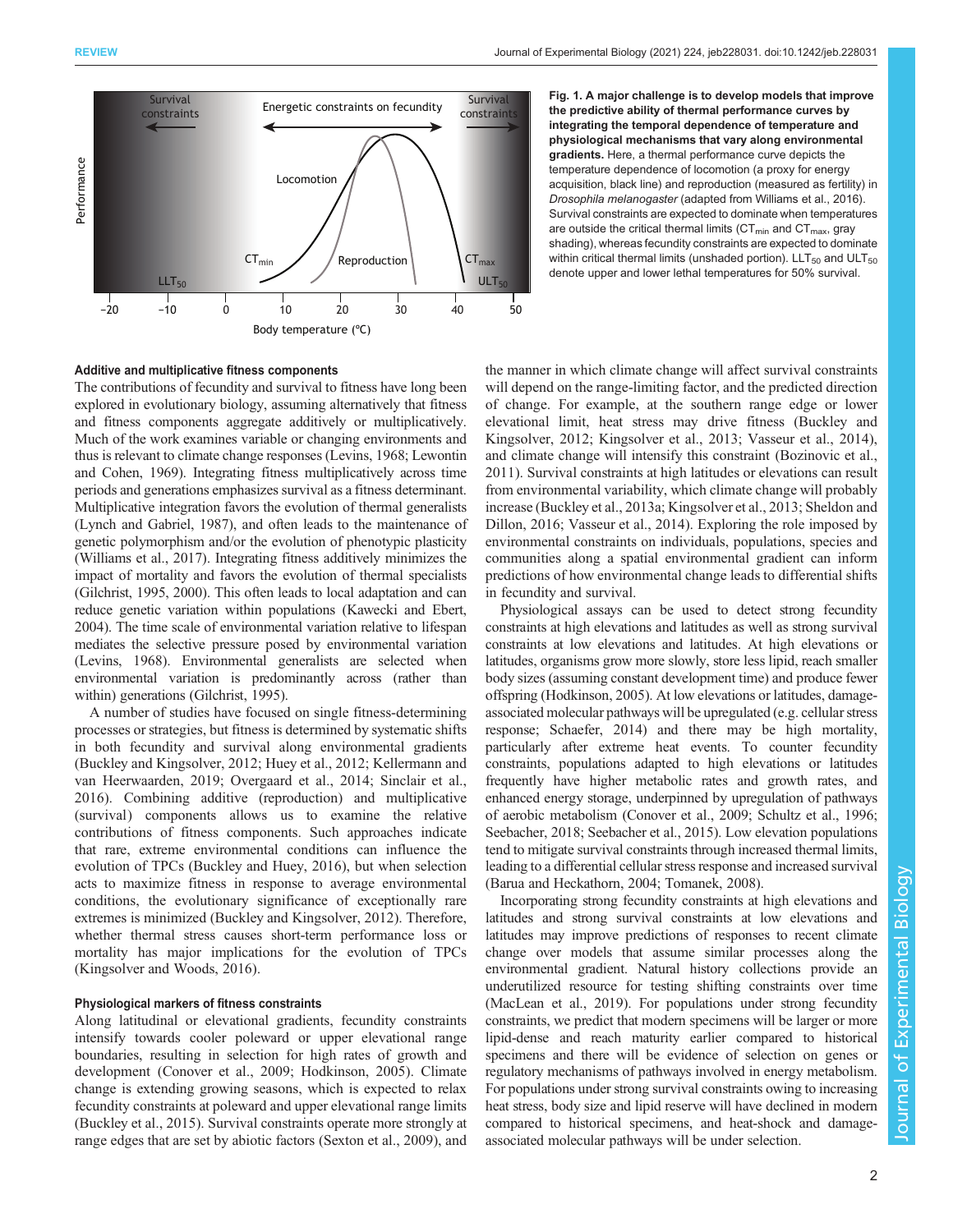## Genotype and environment interactions

Determining how fecundity and survival constraints affect fitness requires an understanding of the evolutionary mechanisms that mediate these fitness responses through genotype and environment interactions. The fitness of genotypes might be expected to peak in the center of environmental gradients where both constraints are relaxed. However, populations may locally adapt to either fecundity or survival constraints at different positions on the gradient [\(Kawecki and Ebert, 2004](#page-7-0); [Somero, 2010\)](#page-7-0). The propensity for local adaptation is influenced by the strength of selection, but also by ecological factors such as life history and dispersal ability [\(Kawecki and Ebert, 2004](#page-7-0)). Local adaptation to increase survival may result in fecundity trade-offs and vice versa ([Angilletta et al.,](#page-6-0) [2003](#page-6-0); [Gilchrist, 1995\)](#page-6-0). Selection for genotypes and phenotypes that optimize energy balances can be particularly strong in highly seasonal environments, such as temperate mountains where species must complete their life cycle during the limited window when environmental conditions are permissive ([Hodkinson, 2005](#page-7-0); [Williams et al., 2017](#page-7-0)). For example, if fecundity constraints are operating at high elevation, we anticipate selection on metabolic enzymes to upregulate rates of energy production to counter short growing seasons ([Marden, 2013](#page-7-0); [Seebacher, 2018](#page-7-0)). If survival constraints are operating at low elevation, we expect extreme environmental conditions (such as heatwaves) to result in selection for enhanced thermal tolerance via mechanisms such as heat shock protein expression and resistance to oxidative stress [\(Dowd et al.,](#page-6-0) [2015](#page-6-0); [MacMillan, 2019; Williams et al., 2016\)](#page-7-0).

Phenotypic plasticity is expected to play a substantial role in mediating fecundity and survival constraints in response to environmental change (Sgrò [et al., 2016\)](#page-7-0). The timing of plasticity cues relative to environmental variation will shape the role of plasticity at both the acute time scales most relevant to survival constraints and the chronic time scales most relevant to fecundity constraints. Plasticity can buffer the selection on TPCs associated with environmental extremes, slowing evolution, but the extent of buffering depends on the consequences of thermal extremes [\(Williams et al., 2016\)](#page-7-0).

## Demographic compensation

Our expectation of opposing responses of vital rates including fecundity and survival to environmental gradients has been termed demographic compensation ([Doak and Morris, 2010](#page-6-0); [Villellas et al.,](#page-7-0) [2015](#page-7-0)). The concept has primarily been explored in plants, where numerous forms of vital rate opposition are plausible. For example, declines in both survival and recruitment of southern populations of tundra plants have been offset by higher growth of individual plants, potentially consistent with greater thermal opportunity ([Doak and](#page-6-0) [Morris, 2010\)](#page-6-0). Some of the examined populations show opposing rates of survival and fecundity, but others show positive correlations between survival and fecundity [\(Doak and Morris, 2010;](#page-6-0) [Villellas](#page-7-0) [et al., 2015](#page-7-0)). A study of experimentally increased reproduction in boreal plants found that increased thermal opportunity (warmer temperatures or an extended growing season) decreased both the costs associated with survival and fecundity [\(Sletvold and Ågren,](#page-7-0) [2015](#page-7-0)). Even when demographic compensation does occur, it may be insufficient to prevent fitness declines at the trailing range edge [\(Sheth and Angert, 2018\)](#page-7-0).

An analysis of plant demographic studies suggested that demographic compensation commonly occurs, driven by opposing trends in fitness components including fecundity, recruitment, survival and growth, with the outcome being a reduction in spatial variation in population growth [\(Villellas et al., 2015\)](#page-7-0). Indeed, a subset of studies

demonstrate negative correlations among vital rates, more so than expected by chance. The mean and standard deviation of fitness in plant populations was more strongly influenced by survival than fecundity in peripheral populations, whereas fecundity influenced both central and peripheral populations [\(Villellas et al., 2013\)](#page-7-0). Considerations of demographic compensation have focused on plants, probably owing to greater ease of performing reciprocal transplant and other experiments elucidating fitness components [\(Hargreaves et al., 2014\)](#page-6-0).

Here we merge consideration of demographic compensation with a TPC framework. In contrast to the plant focus of demographic compensation research, TPCs have primarily been characterized for animals (but see [Angert et al., 2011](#page-6-0); [Wooliver](#page-8-0) [et al., 2020\)](#page-8-0). One reason for this discrepancy is that animals often use behavior and movement to evade or alleviate environmental stress ([Bradshaw, 1972;](#page-6-0) [Huey et al., 2002](#page-7-0)). [Bradshaw \(1972\)](#page-6-0) thus predicted that plants will be selected for enhanced physiological tolerance and phenotypic plasticity. Strong empirical tests of these predictions remain largely elusive owing to comparability challenges [\(Huey et al., 2002](#page-7-0)). However, empirical data are contrary to [Bradshaw](#page-6-0)'s (1972) prediction that plants should experience stronger selection: the strength of non-mortality selection is similar between plants and animals, and plants experience much weaker mortality selection than animals [\(Huey](#page-7-0) [et al., 2002](#page-7-0)). The weaker mortality selection may result from many selection studies omitting sensitive early life stages in plants. Compilations of selection data for both plants and animals find that selection through fecundity differences is stronger and less temporally variable than selection through survival differences [\(Siepielski et al., 2011\)](#page-7-0). The finding of weaker mortality selection in plants is consistent with analyses of plant density compensation revealing variable patterns in the contribution of survival to fecundity [\(Villellas et al., 2015](#page-7-0)).

Opposing trends in fitness components have also been considered in the context of species distributions [\(Pironon et al., 2018\)](#page-7-0), including a demographic implementation of the Hutchinsonian niche considering reproduction and fecundity hypervolumes ([Maguire,](#page-7-0) [1973\)](#page-7-0). The niche concept led to the expectation that the optimal habitat, and thus the highest density, occurs in the center of a distribution. However, this'abundant-center' hypothesis often fails to find empirical support [\(Pironon et al., 2015; Sexton et al., 2009](#page-7-0)). Our discussion of fecundity and survival constraints will generally assume that optimality occurs in the center of environmental gradients, but efforts to link microclimate to impacts on performance can refine the notion of optimal habitat [\(Woods et al., 2015](#page-8-0)).

## Experimental insight into fitness constraints

We leverage previous studies and data compilations to examine trends in survival and fecundity across environmental gradients (using ANOVAs, see<https://github.com/lbuckley/FitnessJEB> for R code). Many of the data are from mountains, where multiple environmental attributes vary strongly over short geographic distances ([Hodkinson,](#page-7-0) [2005\)](#page-7-0). With increasing elevation, mean air temperatures decline while temperature variability and seasonality increase; clear-sky solar radiation increases, but so does cloudiness; and oxygen levels decrease [\(Cheviron and Brumfield, 2012\)](#page-6-0). Extreme high temperatures at lower elevations can lead to stress responses and survival constraints. In contrast, cooler conditions and short active seasons at higher elevations can cause chronic energy balances to constrain fitness via fecundity. However, high environmental variability at high elevations may lead to survival and fecundity dually constraining fitness [\(Buckley et al., 2013a; Dillon et al., 2016\)](#page-6-0).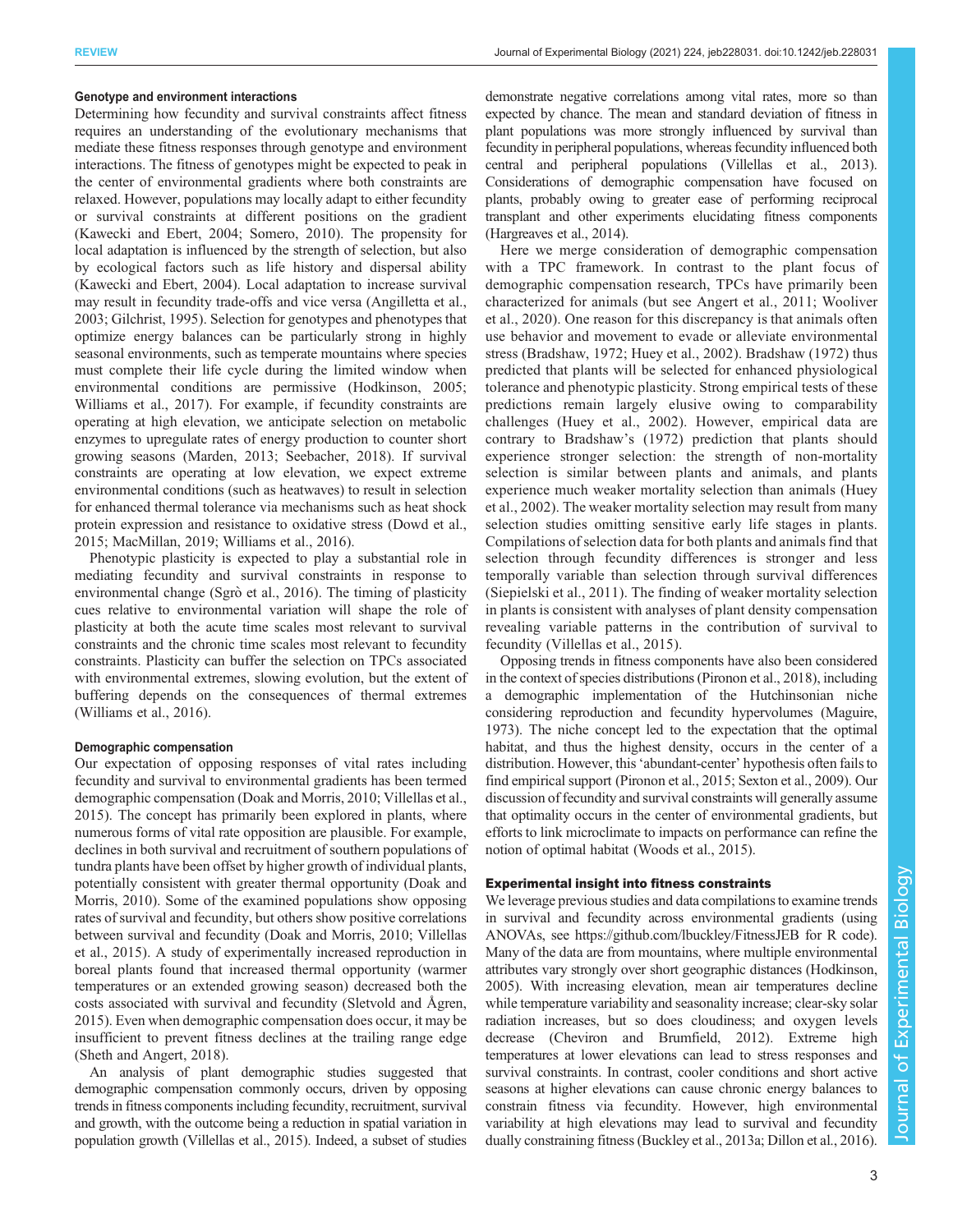Our analysis of a compilation of plant experimental warming studies ([Anderson, 2016\)](#page-6-0) reveals that experimental warming tends to decrease survival at low elevations and increase fecundity at high elevations and latitudes (Fig. 2). There is a non-significant tendency for experimental warming to decrease survival at low elevations  $(F_{1,73}=3.2, P=0.08)$ , but the same pattern is not seen for latitudinal gradients  $(F_{1,73}=0.0, P=0.88)$ . Survival decreases at intermediate elevations if a polynomial relationship is fitted  $(F_{2,72}=4.9, P=0.01)$ , but again no latitudinal relationship is found. Fecundity shifts associated with experimental warming are positive at high elevations  $(F_{1,49}=8.7, P<0.01)$  and exhibit a tendency to be positive at high latitudes  $(F_{1,49}=0.0, P=0.05)$ . The data are consistent with survival constraining lower elevations and fecundity constraining high elevations.

A compilation of transplant experiment data ( primarily for plants; [Hargreaves et al., 2014\)](#page-6-0) reveals that transplanting beyond species' ranges tends to decrease fitness [\(Fig. 3\)](#page-4-0), indicating that range limits often correspond to niche limits (see also [Lee-Yaw](#page-7-0) [et al., 2016\)](#page-7-0). However, fecundity declines are more pronounced at cold range limits  $(F_{1,40} = 7.2, P \le 0.01)$  and for elevation compared with latitudinal gradients ( $F_{1,40}$ =4.3, P<0.05). Survival declines do not differ between cold and warm range limits  $(F_{1,73}=0.5, P=0.47)$ but are more pronounced for latitudinal gradients than elevation gradients  $(F_{1,73}=9.2, P<0.01)$ . These data are consistent with expectations that fecundity is more limiting at cold than at warm range limits. Plants may face more severe survival constraints at cold limits than animals due to freezing risk ([Huey et al., 2002](#page-7-0)).

## Modeling fitness constraints along elevation gradients

Mechanistic and demographic models can be used to examine the mechanisms by which fecundity and survival components vary across the elevation gradient [\(Buckley and Kingsolver, 2019\)](#page-6-0). Ideally, the models can be coupled with empirical data (as above) to test the mechanisms underlying fitness gradients. Phenotypes relevant to fecundity include metabolism, locomotion, feeding and digestion, energy storage, and egg production, whereas survival is primarily mediated by thermal tolerance. How these phenotypes vary across environmental gradients and plastically respond to environmental conditions may be central to elevation gradients in fitness. We present two case studies for montane insects in Colorado, USA, examining shifts in fitness components along elevational gradients.

#### Montane butterflies

Systems where one phenotype mediates both fecundity and survival are ideal for investigating responses to environmental variation. For montane *Colias* butterflies, the degree of wing melanization determines heating rates [\(Kingsolver, 1983](#page-7-0); [Watt, 1968](#page-7-0)). Wings must be sufficiently dark to allow the butterflies to reach a narrow range of temperatures that enable flight (and subsequently mating,



Fig. 2. The proportional survival and fecundity changes associated with experimental climate warming treatments as a function of study elevation and absolute latitude. Changes are calculated as  $(F_{\text{experiment}}-F_{\text{control}})/F_{\text{control}}$ , where F is the fitness component in experimental and control plots. We bounded proportional fitness changes from −1 to 1 as several values >1 were identified statistically as outliers. We natural log transformed elevation, but not fitness change to increase normality. Data are from [Anderson \(2016\).](#page-6-0)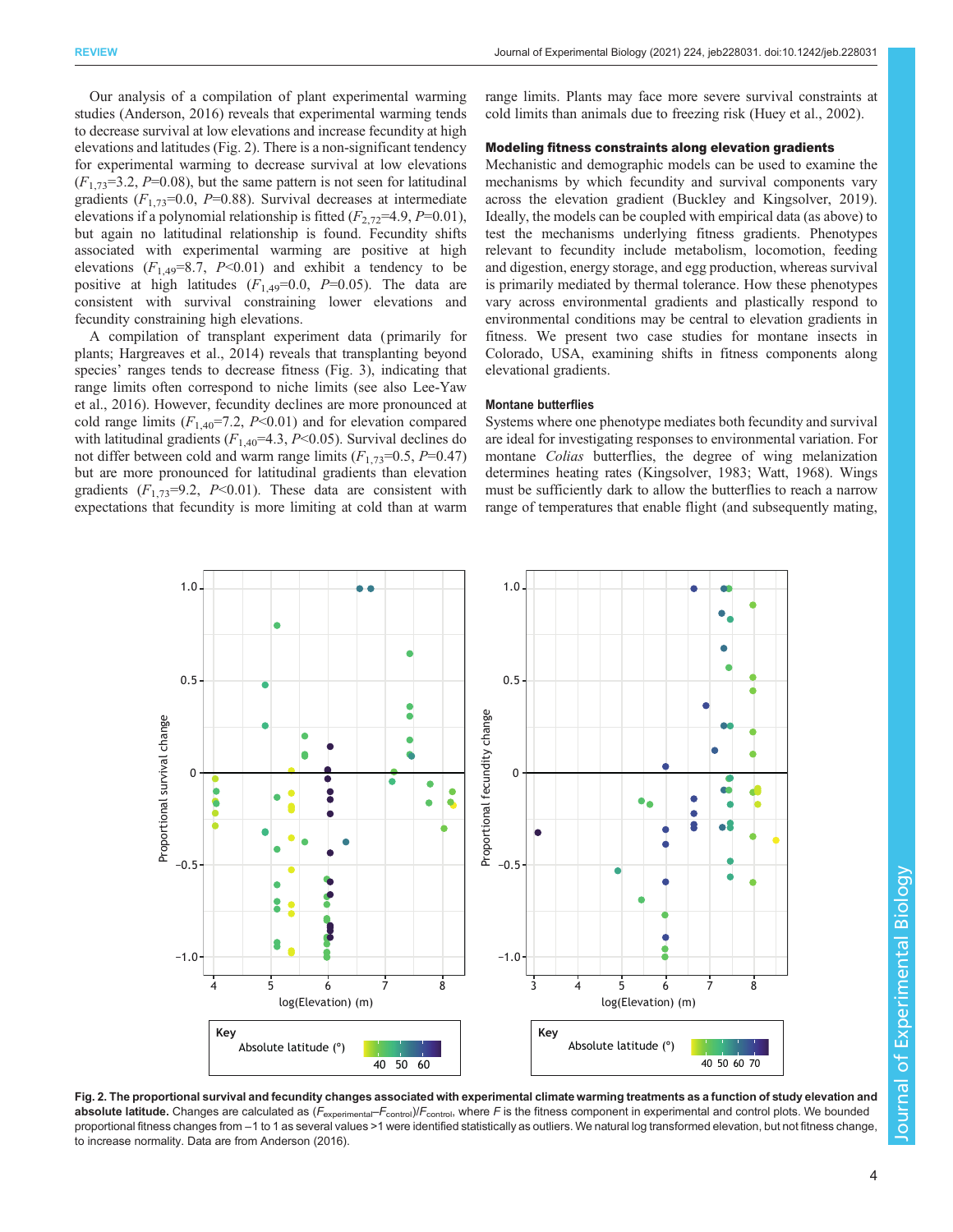<span id="page-4-0"></span>

Fig. 3. The proportional changes in fecundity and survival when transplanting beyond the range edge differ between cold and warm range limits and between elevational and latitudinal gradients. Changes are calculated as  $(F_{\text{becond}}-F_{\text{within}})/[0.5 \times (F_{\text{becond}}+F_{\text{within}})],$ where  $F$  is the fitness component corresponding to planting a within-range population either beyond or within the range. Proportional changes are bounded −2 to +2, where −2 indicates positive fitness within the range but zero fitness beyond the range, and +2 indicates zero fitness within the range but positive fitness beyond the range. In addition to depicting fitness components for each population, we plot the mean and standard deviation for the fitness component. Data are from [Hargreaves et al. \(2014\)](#page-6-0).

egg laying and other fecundity-determining processes). However, dark wings can also result in overheating, which decreases survival and egg viability. Models based on the performance implications of wing coloration suggest that fecundity peaks at low elevation [\(Buckley and Kingsolver, 2012\)](#page-6-0). Butterflies risk overheating at both low elevations, where ambient temperatures are warm, and at high elevations, where radiation spikes can dramatically elevate body temperatures over air temperatures. Demographic analyses suggest that the fecundity benefit of increased flight opportunity associated with darker wings outweighs the survival detriment due to overheating in current environments ([Buckley and Kingsolver,](#page-6-0) [2012](#page-6-0)), but fitness contributions are predicted to shift in future environments when warmer temperatures increase overheating risk [\(Buckley and Kingsolver, 2019](#page-6-0)). We use model output from a previous analysis ([Buckley and Kingsolver, 2019](#page-6-0)) to illustrate elevation clines in primary determinants of fecundity (the duration of time that butterflies achieve body temperatures that enable flight) and survival (egg viability; [Fig. 4\)](#page-5-0). Fecundity peaks at midelevations, whereas survival declines are focused at low elevations. Projected future climate change (2099 projection of the CMIP5 multi-model ensemble representative concentration pathway 6) leads to fecundity peaking at higher elevations and to declines in survival. Shifts towards darker wings (higher wing absorptivity) in both time periods similarly results in fecundity peaking at higher elevations and survival declines being more pronounced and occurring at higher elevations. Most systems are more complex than a single phenotype mediating both survival and fecundity, but similar principles are likely to hold.

## Montane grasshoppers

We leverage thermal sensitivity data for montane Melanoplus boulderensis grasshoppers to illustrate fitness responses to an elevation gradient in Colorado, USA. We use the temperature dependence of performance (hopping distance) to approximate fecundity [\(Buckley and Nufio, 2014\)](#page-6-0). Locomotion is a reasonable proxy for fecundity due to it being a strong determinant of rates of energy acquisition ([Angilletta, 2009](#page-6-0)). We use thermal tolerance to approximate survival constraints [\(Buckley et al., 2013b](#page-6-0)) (see Appendix). We acknowledge that a limitation of this common approach to estimating survival is assuming that critical thermal limits represent loss of performance or mortality, as it is not always clear how to model declines in survival prior to critical thermal limits [\(Sinclair](#page-7-0) [et al., 2016\)](#page-7-0). To address this, we allow for survival to decline exponentially beyond 20–80% of TPC breadth (see Appendix). We omit adaptive and plastic differences in thermal sensitivity for simplicity and use phenotypic data measured for a population at 3048 m.

We use microclimate measurements for four sites along an elevation gradient but note that a more general approach is to apply a microclimate model to translate climate records into the environmental conditions experienced at the spatial and temporal scale of organisms [\(Kingsolver and Buckley, 2015](#page-7-0)). The sites are along the 40th parallel north in Boulder County, CO, USA: Eldorado Canyon (1740 m, 39.93°N, 105.29°W), A1 (2195 m, 40.01°N, 105.37°W), B1 (2591 m, 40.02°N, 105.43°W) and C1 (3048 m, 40.03°N, 105.55°W; [niwot.colorado.edu\)](niwot.colorado.edu). We measured (shaded) temperatures of the air and surface (Pace PT907 30 kΩ thermistor,  $\pm 0.15^{\circ}$ C), total global horizontal radiation (Pace SRS-100 Silicon Photodiode, 400– 1100 nm, ±5% accuracy) and wind speed (anemometer, 0.9– 78 m s−<sup>1</sup> range, ±5% accuracy) at 5 min intervals using a Pace XR5 datalogger (see [Buckley et al., 2013a\)](#page-6-0). We input the microclimate conditions into a biophysical model parameterized with morphological parameters (size, shape and solar absorptivity) to predict adult body temperatures (see [Buckley and Nufio, 2014](#page-6-0)).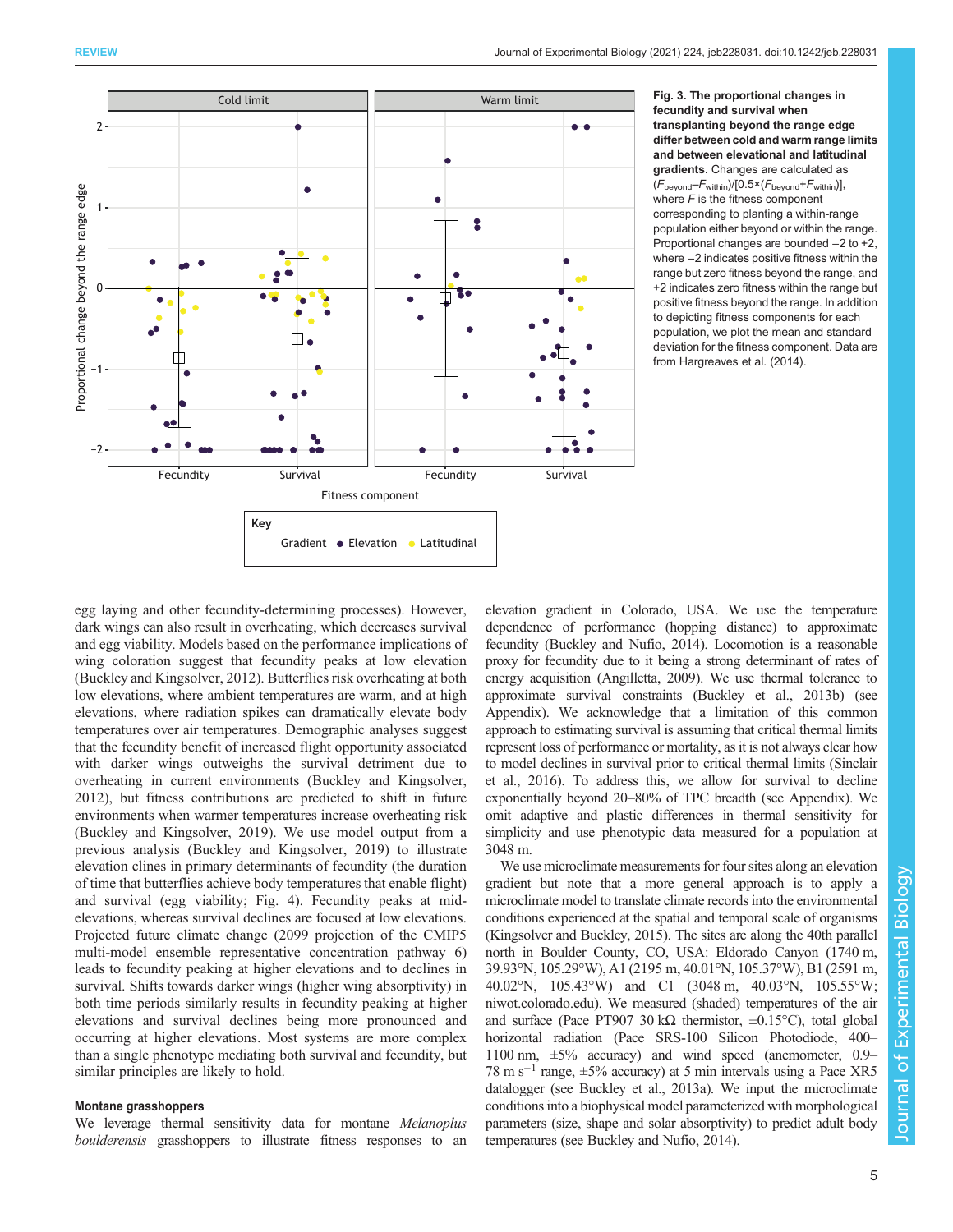<span id="page-5-0"></span>

Fig. 4. Colias butterfly model predictions for fitness-determining processes vary across an elevation gradient. Each point corresponds to a 1/8° latitude–longitude grid cell in western Colorado, USA. Average daily flight activity time across the active season (top) is a primary determinant of fecundity and peaks at mid-elevations. Declines in egg viability (bottom) at low elevations are a primary determinant of survival. Darker (more absorptive) wings and the warmer temperatures projected for 2099 (CMIP5 multimodel ensemble representative concentration pathway 6) leads to fecundity peaking at higher elevations and to declines in survival. Data are model output from [Buckley and Kingsolver](#page-6-0) [\(2019\).](#page-6-0)

We assume that grasshoppers move between full shade and full sun to achieve the available temperature closest to their preferred body temperature ([Buckley et al., 2013b](#page-6-0)). We incorporated

microclimate variation by simulating 500 individuals, randomly selecting microclimate values for each individual using a normal distribution centered at the temperature target of thermoregulation



 Fig. 5. The temperature dependence of grasshopper performance and survival can be used to predict fitness. (A) Temperature dependence varies between performance (hopping distance, m) and survival (%) for montane M. boulderensis grasshoppers. Points are means±s.e.m. of hopping data along with critical thermal limits. (B) We apply these fitness component functions to predict fecundity, survival and fitness as the product of survival and fecundity across the elevation gradient.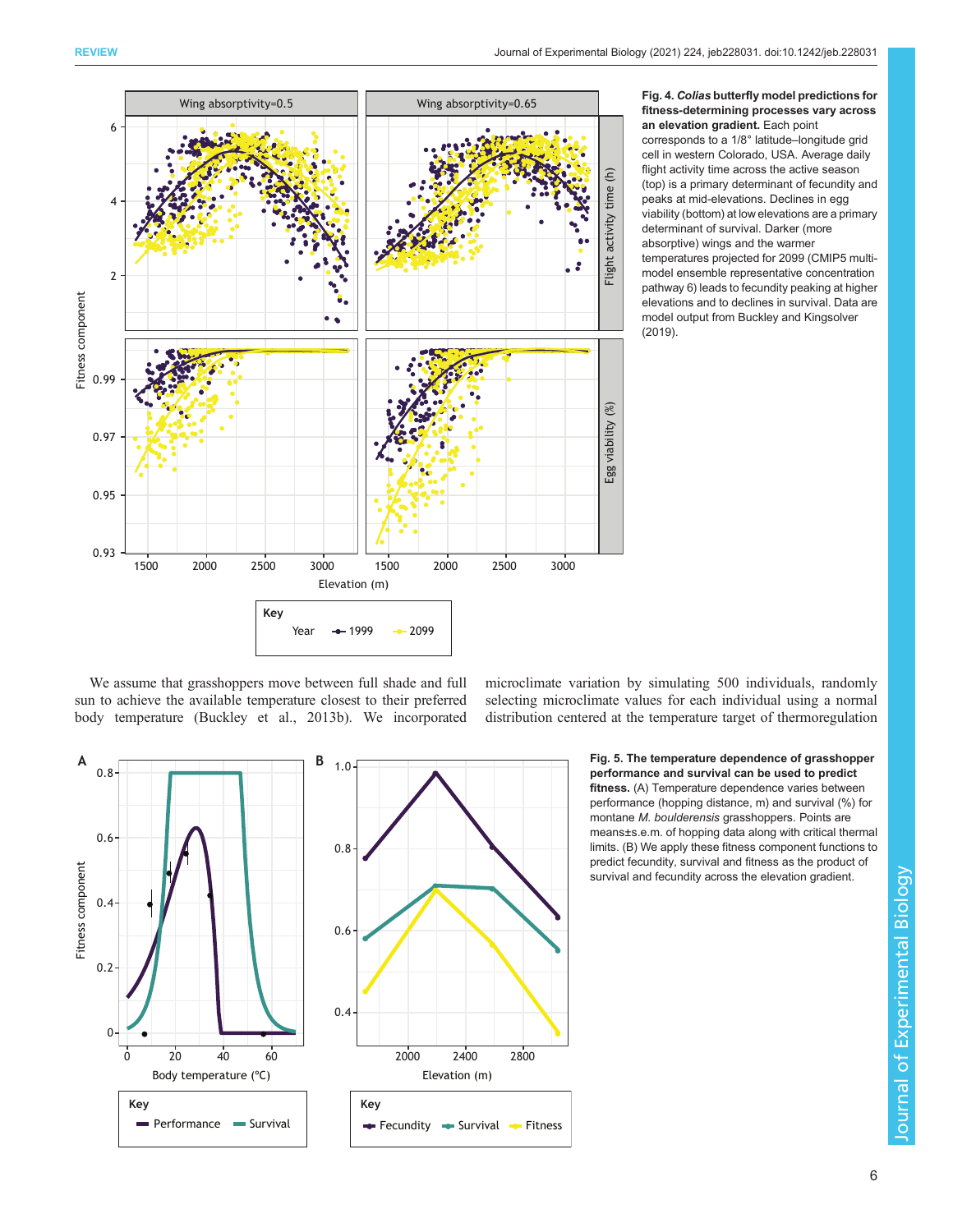<span id="page-6-0"></span>and with a standard deviation of 4°C. We bound the distribution by potential body temperatures in full shade and full sun. This allows us to estimate rates of fecundity ( performance) and survival every 5 min during the daylight period, and then we scale fecundity estimates to a maximum of 1 and aggregate fecundity additively and survival multiplicatively across the period of available environmental data (6 July to 15 September). We estimate fitness as the product of fecundity and survival.

Survival and fecundity differentially shift across the elevation gradient ([Fig. 5](#page-5-0)). We estimate performance and thus fecundity peaks at intermediate elevation. Survival is high at intermediate positions along the gradient but declines at low elevation due to high ambient temperatures and at high elevations due to high radiation levels that drive high body temperature extremes (Buckley et al., 2013a). These gradients in fecundity and survival combine to lead to steep declines in predicted fitness at low and high elevations.

#### **Conclusions**

Our simplified analyses serve to demonstrate how survival and fecundity can vary along environmental gradients. Separately considering survival and fecundity components serves to clarify responses to climate means and variability. Explicitly considering gradients in survival and fecundity, and detecting them using physiological metrics, can aid in predicting the fitness implications of climate change.

## Appendix

## Details of the montane grasshopper model

We assume critical thermal limits of 32.83 and 57.16°C and a preferred temperature of 7.78°C based on empirical measurements for Melanoplus boulderensis (Buckley et al., 2013b). We assume exponential declines in survival beyond 20 and 80% of the thermal tolerance range ( $T_{20}$  and  $T_{80}$ , respectively). Survival (S) below  $T_{20}$ and above  $T_{80}$  was modeled as a function of temperature T as follows:  $S=exp[-(T - T_{80})/4.34]$  and  $S=exp[-(T_{20} - T)/4.34]$ , respectively. We used the R package rTPC to fit multiple forms of thermal performance curves to data (Buckley and Nufio, 2014) on the hopping distance of M. boulderensis grasshoppers from the 3048 m population as a function of temperature. We selected the curve from [Rezende and Bozinovic \(2019\),](#page-7-0) where performance is modeled as:

$$
C e^{T \ln Q_{10}/10}
$$
, if  $T < T_{\text{th}}$ ,  
\n $(C e^{T \ln Q_{10}/10}) \times (1 - d(T - T_{\text{th}})^2)$ , if  $T > T_{\text{th}}$ , (A1)

where  $Q_{10}$  defines the fold-change in performance as a consequence of increasing temperature by  $10^{\circ}$ C, C is a constant describing shifts in the vertical axis that are independent of temperature, and  $d$  is a constant controlling the rate of decay from a threshold temperature  $T_{\text{th}}$ . We used the following parameters:  $Q_{10} = 2.27$ , C=0.109,  $T_{\text{th}}$ =9.02 and  $d$ =0.00116.

#### Acknowledgements

Thanks to E. Carrington, M. Dillon, R. Huey, J. Kingsolver, C. Nufio, and an anonymous reviewer for valuable discussion and comments.

## Competing interests

The authors declare no competing or financial interests.

#### Funding

This work was supported by the National Science Foundation (DBI-1349865 and DEB-1951356 to L.B.B., DEB-1951588 to S.D.S. and DEB-1951364 to C.M.W.).

#### Data availability

Data and code are available from GitHub: [https://github.com/lbuckley/FitnessJEB.](https://github.com/lbuckley/FitnessJEB)

#### References

- Amarasekare, P. and Johnson, C. [\(2017\). Evolution of thermal reaction norms in](https://doi.org/10.1086/690293) [seasonally varying environments.](https://doi.org/10.1086/690293) Am. Nat. 189, E31-E45. doi:10.1086/690293
- Anderson, J. T. [\(2016\). Plant fitness in a rapidly changing world.](https://doi.org/10.1111/nph.13693) New Phytol. 210, [81-87. doi:10.1111/nph.13693](https://doi.org/10.1111/nph.13693)
- [Angert, A. L., Sheth, S. N. and Paul, J. R.](https://doi.org/10.1093/icb/icr048) (2011). Incorporating population-level [variation in thermal performance into predictions of geographic range shifts.](https://doi.org/10.1093/icb/icr048) Integr. Comp. Biol. 51[, 733-750. doi:10.1093/icb/icr048](https://doi.org/10.1093/icb/icr048)
- Angilletta, M. J. (2009). Thermal Adaptation: A Theoretical and Empirical Synthesis. Oxford: Oxford University Press.
- [Angilletta, M. J., Wilson, R. S., Navas, C. A. and James, R. S.](https://doi.org/10.1016/S0169-5347(03)00087-9) (2003). Tradeoffs [and the evolution of thermal reaction norms.](https://doi.org/10.1016/S0169-5347(03)00087-9) Trends Ecol. Evol. 18, 234-240. [doi:10.1016/S0169-5347\(03\)00087-9](https://doi.org/10.1016/S0169-5347(03)00087-9)
- Barua, D. and Heckathorn, S. A. [\(2004\). Acclimation of the temperature set-points](https://doi.org/10.1016/j.jtherbio.2004.01.004) of the heat-shock response. J. Therm. Biol. 29[, 185-193. doi:10.1016/j.jtherbio.](https://doi.org/10.1016/j.jtherbio.2004.01.004) [2004.01.004](https://doi.org/10.1016/j.jtherbio.2004.01.004)
- [Bozinovic, F., Calosi, P. and Spicer, J. I.](https://doi.org/10.1146/annurev-ecolsys-102710-145055) (2011). Physiological correlates of geographic range in animals. [Annual Rev. Ecol. Evol. Syst.](https://doi.org/10.1146/annurev-ecolsys-102710-145055) 42, 155-179. doi:10. [1146/annurev-ecolsys-102710-145055](https://doi.org/10.1146/annurev-ecolsys-102710-145055)
- Bradshaw, A. D. [\(1972\). Some of the evolutionary consequences of being a plant.](https://doi.org/10.1007/978-1-4757-0256-9_2) Evol. Biol. 5[, 25-47. doi:10.1007/978-1-4757-0256-9\\_2](https://doi.org/10.1007/978-1-4757-0256-9_2)
- Buckley, L. B. and Huey, R. B. [\(2016\). How extreme temperatures impact](https://doi.org/10.1093/icb/icw004) [organisms and the evolution of their thermal tolerance.](https://doi.org/10.1093/icb/icw004) Integr. Comp. Biol. 56, [98-109. doi:10.1093/icb/icw004](https://doi.org/10.1093/icb/icw004)
- Buckley, L. B. and Kingsolver, J. G. [\(2012\). The demographic impacts of shifts in](https://doi.org/10.1111/j.1365-2435.2012.01969.x) [climate means and extremes on alpine butterflies.](https://doi.org/10.1111/j.1365-2435.2012.01969.x) Funct. Ecol. 26, 969-977. [doi:10.1111/j.1365-2435.2012.01969.x](https://doi.org/10.1111/j.1365-2435.2012.01969.x)
- Buckley, L. B. and Kingsolver, J. G. [\(2019\). Environmental variability shapes](https://doi.org/10.1111/geb.12953) [evolution, plasticity and biogeographic responses to climate change.](https://doi.org/10.1111/geb.12953) Glob. Ecol. Biogeogr. 28[, 1456-1468. doi:10.1111/geb.12953](https://doi.org/10.1111/geb.12953)
- Buckley, L. B. and Nufio, C. R. [\(2014\). Elevational clines in the temperature](https://doi.org/10.1093/conphys/cou035) [dependence of insect performance and implications for ecological responses to](https://doi.org/10.1093/conphys/cou035) climate change. Conserv. Physiol. 2[, cou035. doi:10.1093/conphys/cou035](https://doi.org/10.1093/conphys/cou035)
- [Buckley, L. B., Miller, E. F. and Kingsolver, J. G.](https://doi.org/10.1093/icb/ict026) (2013a). Ectotherm thermal [stress and specialization across altitude and latitude.](https://doi.org/10.1093/icb/ict026) Integr. Comp. Biol. 53, [571-581. doi:10.1093/icb/ict026](https://doi.org/10.1093/icb/ict026)
- [Buckley, L. B., Nufio, C. R. and Kingsolver, J. G.](https://doi.org/10.1111/1365-2656.12083) (2013b). Phenotypic clines, [energy balances, and ecological responses to climate change.](https://doi.org/10.1111/1365-2656.12083) J. Anim. Ecol. 83, [41-50. doi:10.1111/1365-2656.12083](https://doi.org/10.1111/1365-2656.12083)
- [Buckley, L. B., Nufio, C. R., Kirk, E. M. and Kingsolver, J. G.](https://doi.org/10.1098/rspb.2015.0441) (2015). Elevational [differences in developmental plasticity determine phenological responses of](https://doi.org/10.1098/rspb.2015.0441) [grasshoppers to recent climate warming.](https://doi.org/10.1098/rspb.2015.0441) Proc. R. Soc. Lond. B Biol. Sci. 282, [20150441. doi:10.1098/rspb.2015.0441](https://doi.org/10.1098/rspb.2015.0441)
- Cheviron, Z. A. and Brumfield, R. T. [\(2012\). Genomic insights into adaptation to](https://doi.org/10.1038/hdy.2011.85) high-altitude environments. Heredity 108[, 354-361. doi:10.1038/hdy.2011.85](https://doi.org/10.1038/hdy.2011.85)
- [Conover, D. O., Duffy, T. A. and Hice, L. A.](https://doi.org/10.1111/j.1749-6632.2009.04575.x) (2009). The covariance between [genetic and environmental influences across ecological gradients: reassessing](https://doi.org/10.1111/j.1749-6632.2009.04575.x) [the evolutionary significance of countergradient and cogradient variation.](https://doi.org/10.1111/j.1749-6632.2009.04575.x) Ann. N. Y. Acad. Sci. 1168[, 100-129. doi:10.1111/j.1749-6632.2009.04575.x](https://doi.org/10.1111/j.1749-6632.2009.04575.x)
- [Deutsch, C. A., Tewksbury, J. J., Huey, R. B., Sheldon, K. S., Ghalambor, C. K.,](https://doi.org/10.1073/pnas.0709472105) Haak, D. C. and Martin, P. R. [\(2008\). Impacts of climate warming on terrestrial](https://doi.org/10.1073/pnas.0709472105) [ectotherms across latitude.](https://doi.org/10.1073/pnas.0709472105) Proc. Natl Acad. Sci. USA 105, 6668-6672. doi:10. [1073/pnas.0709472105](https://doi.org/10.1073/pnas.0709472105)
- Dillon, M. E. and Woods, H. A. [\(2016\). Introduction to the symposium: Beyond the](https://doi.org/10.1093/icb/icw020) [mean: biological impacts of changing patterns of temperature variation.](https://doi.org/10.1093/icb/icw020) Integr. Comp. Biol.56[, 11-13. doi:10.1093/icb/icw020](https://doi.org/10.1093/icb/icw020)
- [Dillon, M. E., Woods, H. A., Wang, G., Fey, S. B., Vasseur, D. A., Telemeco, R. S.,](https://doi.org/10.1093/icb/icw024) Marshall, K. and Pincebourde, S. [\(2016\). Life in the frequency domain: the](https://doi.org/10.1093/icb/icw024) [biological impacts of changes in climate variability at multiple time scales.](https://doi.org/10.1093/icb/icw024) Integr. Comp. Biol. 56[, 14-30. doi:10.1093/icb/icw024](https://doi.org/10.1093/icb/icw024)
- Doak, D. F. and Morris, W. F. [\(2010\). Demographic compensation and tipping](https://doi.org/10.1038/nature09439) [points in climate-induced range shifts.](https://doi.org/10.1038/nature09439) Nature 467, 959-962. doi:10.1038/ [nature09439](https://doi.org/10.1038/nature09439)
- [Dowd, W. W., King, F. A. and Denny, M. W.](https://doi.org/10.1242/jeb.114926) (2015). Thermal variation, thermal [extremes and the physiological performance of individuals.](https://doi.org/10.1242/jeb.114926) J. Exp. Biol. 218, [1956-1967. doi:10.1242/jeb.114926](https://doi.org/10.1242/jeb.114926)
- Gilchrist, G. W. [\(1995\). Specialists and generalists in changing](https://doi.org/10.1086/285797) [environments. I. Fitness landscapes of thermal sensitivity.](https://doi.org/10.1086/285797) Am. Nat. 146, [252-270. doi:10.1086/285797](https://doi.org/10.1086/285797)
- Gilchrist, G. W. (2000). The evolution of thermal sensitivity in changing environments. In Environmental Stressors and Gene Responses (ed. K. B. Storey and J. Storey), pp. 55-70. Amsterdam: Elsevier.
- [Hargreaves, A. L., Samis, K. E. and Eckert, C. G.](https://doi.org/10.1086/674525) (2014). Are species' range limits [simply niche limits writ large? A review of transplant experiments beyond the](https://doi.org/10.1086/674525) range. Am. Nat. 183[, 157-173. doi:10.1086/674525](https://doi.org/10.1086/674525)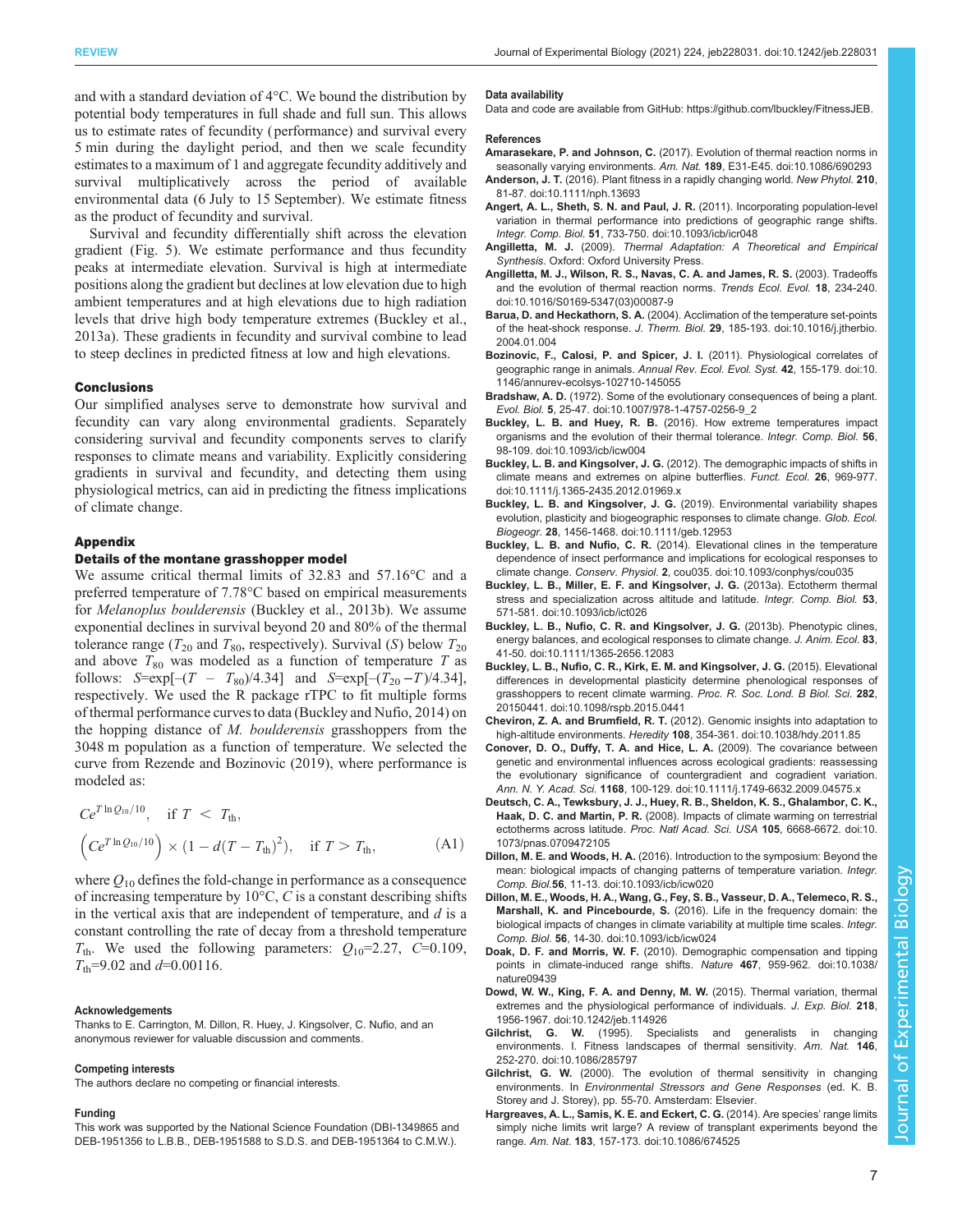- <span id="page-7-0"></span>Hodkinson, I. D. [\(2005\). Terrestrial insects along elevation gradients: species and](https://doi.org/10.1017/S1464793105006767) [community responses to altitude.](https://doi.org/10.1017/S1464793105006767) Biol. Rev. 80, 489-513. doi:10.1017/ [S1464793105006767](https://doi.org/10.1017/S1464793105006767)
- Huey, R. B. and Stevenson, R. D. [\(1979\). Integrating thermal physiology and](https://doi.org/10.1093/icb/19.1.357) [ecology of ectotherms: a discussion of approaches.](https://doi.org/10.1093/icb/19.1.357) Am. Zool. 19, 357-366. [doi:10.1093/icb/19.1.357](https://doi.org/10.1093/icb/19.1.357)
- [Huey, R. B., Carlson, M., Crozier, L., Frazier, M., Hamilton, H., Harley, C., Hoang,](https://doi.org/10.1093/icb/42.3.415) A. and Kingsolver, J. G. [\(2002\). Plants versus animals: do they deal with stress](https://doi.org/10.1093/icb/42.3.415) in different ways? Integr. Comp. Biol. 42[, 415-423. doi:10.1093/icb/42.3.415](https://doi.org/10.1093/icb/42.3.415)
- [Huey, R. B., Kearney, M. R., Krockenberger, A., Holtum, J. A. M., Jess, M.,](https://doi.org/10.1098/rstb.2012.0005) [Williams, S. E., Huey, R. B., Kearney, M. R., Krockenberger, A. and Holtum,](https://doi.org/10.1098/rstb.2012.0005) J. A. M. [\(2012\). Predicting organismal vulnerability to climate warming: roles of](https://doi.org/10.1098/rstb.2012.0005) [behaviour, physiology and adaptation.](https://doi.org/10.1098/rstb.2012.0005) Phil. Trans. R. Soc. B Biol. Sci. 367, [1665-1679. doi:10.1098/rstb.2012.0005](https://doi.org/10.1098/rstb.2012.0005)
- Kawecki, T. J. and Ebert, D. [\(2004\). Conceptual issues in local adaptation.](https://doi.org/10.1111/j.1461-0248.2004.00684.x) Ecol. Lett. 7[, 1225-1241. doi:10.1111/j.1461-0248.2004.00684.x](https://doi.org/10.1111/j.1461-0248.2004.00684.x)
- [Kellermann, V. and van Heerwaarden, B.](https://doi.org/10.1111/phen.12282) (2019). Terrestrial insects and climate [change: adaptive responses in key traits.](https://doi.org/10.1111/phen.12282) Physiol. Entomol. 44, 99-115. doi:10. [1111/phen.12282](https://doi.org/10.1111/phen.12282)
- Kingsolver, J. G. [\(1983\). Thermoregulation and flight in](https://doi.org/10.2307/1939973) Colias butterflies [elevational patterns and mechanistic limitations.](https://doi.org/10.2307/1939973) Ecology 64, 534-545. doi:10. [2307/1939973](https://doi.org/10.2307/1939973)
- Kingsolver, J. G. and Buckley, L. B. [\(2015\). Climate variability slows evolutionary](https://doi.org/10.1098/rspb.2014.2470) responses of Colias [butterflies to recent climate change.](https://doi.org/10.1098/rspb.2014.2470) Proc. R. Soc. B 282, [20142470. doi:10.1098/rspb.2014.2470](https://doi.org/10.1098/rspb.2014.2470)
- Kingsolver, J. G. and Buckley, L. B. [\(2017\). Quantifying thermal extremes and](https://doi.org/10.1098/rstb.2016.0147) [biological variation to predict evolutionary responses to changing climate.](https://doi.org/10.1098/rstb.2016.0147) Phil. Trans. R. Soc.B Biol. Sci. 372[, 20160147. doi:10.1098/rstb.2016.0147](https://doi.org/10.1098/rstb.2016.0147)
- Kingsolver, J. G. and Woods, H. A. [\(2016\). Beyond thermal performance curves:](https://doi.org/10.1086/684786) [modeling time-dependent effects of thermal stress on ectotherm growth rates.](https://doi.org/10.1086/684786) Am. Nat. 187[, 283-294. doi:10.1086/684786](https://doi.org/10.1086/684786)
- [Kingsolver, J. G., Diamond, S. E. and Buckley, L. B.](https://doi.org/10.1111/1365-2435.12145) (2013). Heat stress and the [fitness consequences of climate change for terrestrial ectotherms.](https://doi.org/10.1111/1365-2435.12145) Funct. Ecol. 27[, 1415-1423. doi:10.1111/1365-2435.12145](https://doi.org/10.1111/1365-2435.12145)
- [Kingsolver, J. G., Woods, H. A., Buckley, L. B., Potter, K. A., MacLean, H. J. and](https://doi.org/10.1093/icb/icr015) Higgins, J. K. [\(2011\). Complex life cycles and the responses of insects to climate](https://doi.org/10.1093/icb/icr015) change. Integr. Comp. Biol. 51[, 719-732. doi:10.1093/icb/icr015](https://doi.org/10.1093/icb/icr015)
- Lee-Yaw, J. A., Kharouba, H. M., Bontrager, M., Mahony, C., Csergő, A. M., [Noreen, A. M. E., Li, Q., Schuster, R. and Angert, A. L.](https://doi.org/10.1111/ele.12604) (2016). A synthesis of [transplant experiments and ecological niche models suggests that range limits are](https://doi.org/10.1111/ele.12604) often niche limits. Ecol. Lett. 19[, 710-722. doi:10.1111/ele.12604](https://doi.org/10.1111/ele.12604)
- Levins, R. (1968). Evolution in Changing Environments. Princeton: Princeton University Press.
- Lewontin, R. C. and Cohen, D. [\(1969\). On population growth in a randomly varying](https://doi.org/10.1073/pnas.62.4.1056) environment. Proc. Natl Acad. Sci. USA 62[, 1056-1060. doi:10.1073/pnas.62.4.](https://doi.org/10.1073/pnas.62.4.1056) [1056](https://doi.org/10.1073/pnas.62.4.1056)
- Lynch, M. J. and Gabriel, W. [\(1987\). Environmental tolerance.](https://doi.org/10.1086/284635) Am. Nat. 129, [283-303. doi:10.1086/284635](https://doi.org/10.1086/284635)
- [MacLean, H. J., Nielsen, M. E., Kingsolver, J. G. and Buckley, L. B.](https://doi.org/10.1098/rstb.2017.0404) (2019). Using [museum specimens to track morphological shifts through climate change.](https://doi.org/10.1098/rstb.2017.0404) Philos. Trans. R. Soc. B Biol. Sci. 374[, 20170404. doi:10.1098/rstb.2017.0404](https://doi.org/10.1098/rstb.2017.0404)
- MacMillan, H. A. [\(2019\). Dissecting cause from consequence: a systematic](https://doi.org/10.1242/jeb.191593) approach to thermal limits. J. Exp. Biol. 222[, jeb191593. doi:10.1242/jeb.191593](https://doi.org/10.1242/jeb.191593)
- Maguire, B. [\(1973\). Niche response structure and the analytical potentials of its](https://doi.org/10.1086/282827) relationship to the habitat. Am. Nat. 107[, 213-246. doi:10.1086/282827](https://doi.org/10.1086/282827)
- [Maguire, K. C., Nieto-Lugilde, D., Fitzpatrick, M. C., Williams, J. W. and Blois,](https://doi.org/10.1146/annurev-ecolsys-112414-054441) J. L. [\(2015\). Modeling species and community responses to past, present, and](https://doi.org/10.1146/annurev-ecolsys-112414-054441) [future episodes of climatic and ecological change.](https://doi.org/10.1146/annurev-ecolsys-112414-054441) Ann. Rev. Ecol. Evol. Syst. 46, [343-368. doi:10.1146/annurev-ecolsys-112414-054441](https://doi.org/10.1146/annurev-ecolsys-112414-054441)
- Marden, J. H. (2013). Nature'[s inordinate fondness for metabolic enzymes: why](https://doi.org/10.1111/mec.12534) [metabolic enzyme loci are so frequently targets of selection.](https://doi.org/10.1111/mec.12534) Mol. Ecol. 22, [5743-5764. doi:10.1111/mec.12534](https://doi.org/10.1111/mec.12534)
- [Nadeau, C. P., Urban, M. C. and Bridle, J. R.](https://doi.org/10.1111/gcb.13475) (2017). Coarse climate change [projections for species living in a fine-scaled world.](https://doi.org/10.1111/gcb.13475) Glob. Change Biol. 23, 12-24. [doi:10.1111/gcb.13475](https://doi.org/10.1111/gcb.13475)
- [Overgaard, J., Kearney, M. R. and Hoffmann, A. A.](https://doi.org/10.1111/gcb.12521) (2014). Sensitivity to thermal extremes in Australian Drosophila [implies similar impacts of climate change on the](https://doi.org/10.1111/gcb.12521) [distribution of widespread and tropical species.](https://doi.org/10.1111/gcb.12521) Glob. Change Biol. 20, [1738-1750. doi:10.1111/gcb.12521](https://doi.org/10.1111/gcb.12521)
- [Pironon, S., Villellas, J., Morris, W. F., Doak, D. F. and Garc](https://doi.org/10.1111/geb.12263)ía, M. B. (2015). Do [geographic, climatic or historical ranges differentiate the performance of central](https://doi.org/10.1111/geb.12263) [versus peripheral populations?](https://doi.org/10.1111/geb.12263) Glob. Ecol. Biogeogr. 24, 611-620. doi:10.1111/ [geb.12263](https://doi.org/10.1111/geb.12263)
- [Pironon, S., Villellas, J., Thuiller, W., Eckhart, V. M., Geber, M. A., Moeller, D. A.](https://doi.org/10.1111/ecog.03414) and García, M. B. (2018). The 'Hutchinsonian niche' [as an assemblage of](https://doi.org/10.1111/ecog.03414) [demographic niches: implications for species geographic ranges.](https://doi.org/10.1111/ecog.03414) Ecography 41, [1103-1113. doi:10.1111/ecog.03414](https://doi.org/10.1111/ecog.03414)
- [Potter, K. A., Woods, H. A. and Pincebourde, S.](https://doi.org/10.1111/gcb.12257) (2013). Microclimatic challenges in global change biology. Glob. Change Biol. 19[, 2932-2939. doi:10.1111/gcb.12257](https://doi.org/10.1111/gcb.12257)
- Rezende, E. L. and Bozinovic, F. [\(2019\). Thermal performance across levels of](https://doi.org/10.1098/rstb.2018.0549) biological organization. Philos. Trans. R. Soc. B 374[, 20180549. doi:10.1098/rstb.](https://doi.org/10.1098/rstb.2018.0549) [2018.0549](https://doi.org/10.1098/rstb.2018.0549)
- Rezende, E. L., Bozinovic, F., Szilágyi, A. and Santos, M. (2020). Predicting [temperature mortality and selection in natural](https://doi.org/10.1126/science.aba9287) Drosophila populations. Science 369[, 1242-1245. doi:10.1126/science.aba9287](https://doi.org/10.1126/science.aba9287)
- Schaefer, L. [\(2014\). Complexity of danger: the diverse nature of damage](https://doi.org/10.1074/jbc.R114.619304)[associated molecular patterns.](https://doi.org/10.1074/jbc.R114.619304) J. Biol. Chem. 289, 35237-35245. doi:10.1074/ [jbc.R114.619304](https://doi.org/10.1074/jbc.R114.619304)
- [Schultz, E. T., Reynolds, K. E. and Conover, D. O.](https://doi.org/10.2307/2390285) (1996). Countergradient [variation in growth among newly hatched](https://doi.org/10.2307/2390285) Fundulus heteroclitus: geographic [differences revealed by common-environment experiments.](https://doi.org/10.2307/2390285) Funct. Ecol. 10, [366-374. doi:10.2307/2390285](https://doi.org/10.2307/2390285)
- Scranton, K. and Amarasekare, P. [\(2017\). Predicting phenological shifts in a](https://doi.org/10.1073/pnas.1711221114) changing climate. Proc. Natl Acad. Sci. USA 114[, 13212-13217. doi:10.1073/](https://doi.org/10.1073/pnas.1711221114) [pnas.1711221114](https://doi.org/10.1073/pnas.1711221114)
- Seebacher, F. [\(2018\). The evolution of metabolic regulation in animals.](https://doi.org/10.1016/j.cbpb.2017.11.002) Comp. [Biochem. Physiol. B Biochem. Mol. Biol.](https://doi.org/10.1016/j.cbpb.2017.11.002) 224, 195-203. doi:10.1016/j.cbpb.2017. [11.002](https://doi.org/10.1016/j.cbpb.2017.11.002)
- [Seebacher, F., White, C. R. and Franklin, C. E.](https://doi.org/10.1038/nclimate2457) (2015). Physiological plasticity [increases resilience of ectothermic animals to climate change.](https://doi.org/10.1038/nclimate2457) Nat. Clim. Change 5[, 61-66. doi:10.1038/nclimate2457](https://doi.org/10.1038/nclimate2457)
- [Sexton, J. P., McIntyre, P. J., Angert, A. L. and Rice, K. J.](https://doi.org/10.1146/annurev.ecolsys.110308.120317) (2009). Evolution and [ecology of species range limits.](https://doi.org/10.1146/annurev.ecolsys.110308.120317) Ann. Rev. Ecol. Evol. Syst. 40, 415-436. doi:10. [1146/annurev.ecolsys.110308.120317](https://doi.org/10.1146/annurev.ecolsys.110308.120317)
- Sgrò[, C. M., Terblanche, J. S. and Hoffmann, A. A.](https://doi.org/10.1146/annurev-ento-010715-023859) (2016). What can plasticity [contribute to insect responses to climate change?](https://doi.org/10.1146/annurev-ento-010715-023859) Annu. Rev. Entomol. 61, [433-451. doi:10.1146/annurev-ento-010715-023859](https://doi.org/10.1146/annurev-ento-010715-023859)
- Sheldon, K. S. and Dillon, M. E. [\(2016\). Beyond the mean: biological impacts of cryptic](https://doi.org/10.1093/icb/icw005) temperature change. Integr. Comp. Biol. 56[, 110-119. doi:10.1093/icb/icw005](https://doi.org/10.1093/icb/icw005)
- Sheth, S. N. and Angert, A. L. [\(2018\). Demographic compensation does not rescue](https://doi.org/10.1073/pnas.1715899115) [populations at a trailing range edge.](https://doi.org/10.1073/pnas.1715899115) Proc. Natl. Acad. Sci. USA 115, 2413-2418. [doi:10.1073/pnas.1715899115](https://doi.org/10.1073/pnas.1715899115)
- [Siepielski, A. M., DiBattista, J. D., Evans, J. A. and Carlson, S. M.](https://doi.org/10.1098/rspb.2010.1973) (2011). Differences [in the temporal dynamics of phenotypic selection among fitness components in the](https://doi.org/10.1098/rspb.2010.1973) wild. Proc. R. Soc. B 278[, 1572-1580. doi:10.1098/rspb.2010.1973](https://doi.org/10.1098/rspb.2010.1973)
- [Sinclair, B. J., Marshall, K. E., Sewell, M. A., Levesque, D. L., Willett, C. S.,](https://doi.org/10.1111/ele.12686) [Slotsbo, S., Dong, Y., Harley, C. D., Marshall, D. J., Helmuth, B. S. et al.](https://doi.org/10.1111/ele.12686) (2016). [Can we predict ectotherm responses to climate change using thermal](https://doi.org/10.1111/ele.12686) [performance curves and body temperatures?](https://doi.org/10.1111/ele.12686) Ecol. Lett. 19, 1372-1385. doi:10. [1111/ele.12686](https://doi.org/10.1111/ele.12686)
- Sletvold, N. Ågren, J. [\(2015\). Climate-dependent costs of reproduction: survival](https://doi.org/10.1111/ele.12417) [and fecundity costs decline with length of the growing season and summer](https://doi.org/10.1111/ele.12417) temperature. Ecol. Lett. 18[, 357-364. doi:10.1111/ele.12417](https://doi.org/10.1111/ele.12417)
- Somero, G. N. [\(2010\). The physiology of climate change: how potentials for](https://doi.org/10.1242/jeb.037473) [acclimatization and genetic adaptation will determine](https://doi.org/10.1242/jeb.037473) 'winners' and 'losers'. J. Exp. Biol. 213[, 912-920. doi:10.1242/jeb.037473](https://doi.org/10.1242/jeb.037473)
- [Sunday, J. M., Bates, A. E. and Dulvy, N. K.](https://doi.org/10.1038/nclimate1539) (2012). Thermal tolerance and the [global redistribution of animals.](https://doi.org/10.1038/nclimate1539) Nat. Clim. Change 2, 686-690. doi:10.1038/ [nclimate1539](https://doi.org/10.1038/nclimate1539)
- [Sunday, J. M., Bates, A. E., Kearney, M. R., Colwell, R. K., Dulvy, N. K., Longino,](https://doi.org/10.1073/pnas.1316145111) J. T. and Huey, R. B. [\(2014\). Thermal-safety margins and the necessity of](https://doi.org/10.1073/pnas.1316145111) [thermoregulatory behavior across latitude and elevation.](https://doi.org/10.1073/pnas.1316145111) Proc. Natl Acad. Sci. USA 111[, 5610-5615. doi:10.1073/pnas.1316145111](https://doi.org/10.1073/pnas.1316145111)
- [Tewksbury, J. J., Huey, R. B. and Deutsch, C. A.](https://doi.org/10.1126/science.1159328) (2008). Putting the heat on tropical animals. Science 320[, 1296-1297. doi:10.1126/science.1159328](https://doi.org/10.1126/science.1159328)
- Tomanek, L. [\(2008\). The importance of physiological limits in determining](https://doi.org/10.1086/590163) [biogeographical range shifts due to global climate change: the heat-shock](https://doi.org/10.1086/590163) response. Physiol. Biochem. Zool. 81[, 709-717. doi:10.1086/590163](https://doi.org/10.1086/590163)
- [Vasseur, D. A., DeLong, J. P., Gilbert, B., Greig, H. S., Harley, C. D., McCann,](https://doi.org/10.1098/rspb.2013.2612) [K. S., Savage, V., Tunney, T. D. and O](https://doi.org/10.1098/rspb.2013.2612)'Connor, M. I. (2014). Increased [temperature variation poses a greater risk to species than climate warming.](https://doi.org/10.1098/rspb.2013.2612) Proc. R. Soc. B 281[, 20132612. doi:10.1098/rspb.2013.2612](https://doi.org/10.1098/rspb.2013.2612)
- [Villellas, J., Morris, W. F. and Garc](https://doi.org/10.1890/12-1163.1)ía, M. B. (2013). Variation in stochastic [demography between and within central and peripheral regions in a widespread](https://doi.org/10.1890/12-1163.1) short-lived herb. Ecology 94[, 1378-1388. doi:10.1890/12-1163.1](https://doi.org/10.1890/12-1163.1)
- [Villellas, J., Doak, D. F., Garc](https://doi.org/10.1111/ele.12505)ía, M. B. and Morris, W. F. (2015). Demographic [compensation among populations: what is it, how does it arise and what are its](https://doi.org/10.1111/ele.12505) implications? Ecol. Lett. 18[, 1139-1152. doi:10.1111/ele.12505](https://doi.org/10.1111/ele.12505)
- Watt, W. B. [\(1968\). Adaptive significance of pigment polymorphisms in](https://doi.org/10.1111/j.1558-5646.1968.tb03985.x) Colias [butterflies. I. Variation of melanin pigment in relation to thermoregulation.](https://doi.org/10.1111/j.1558-5646.1968.tb03985.x) Evolution 22[, 437-458. doi:10.1111/j.1558-5646.1968.tb03985.x](https://doi.org/10.1111/j.1558-5646.1968.tb03985.x)
- Williams, C. M., Buckley, L. B., Sheldon, K. S., Vickers, M., Pörtner, H.-O., [Dowd, W. W., Gunderson, A. R., Marshall, K. E. and Stillman, J. H.](https://doi.org/10.1093/icb/icw013) (2016). [Biological impacts of thermal extremes: mechanisms and costs of functional](https://doi.org/10.1093/icb/icw013) responses matter. Integr. Comp. Biol. 56[, 73-84. doi:10.1093/icb/icw013](https://doi.org/10.1093/icb/icw013)
- [Williams, C. M., Ragland, G. J., Betini, G., Buckley, L. B., Cheviron, Z. A.,](https://doi.org/10.1093/icb/icx122) [Donohue, K., Hereford, J., Humphries, M. M., Lisovski, S. and Marshall, K. E.](https://doi.org/10.1093/icb/icx122) [\(2017\). Understanding evolutionary impacts of seasonality: an introduction to the](https://doi.org/10.1093/icb/icx122) symposium. Integr. Comp. Biol. 57[, 921-933. doi:10.1093/icb/icx122](https://doi.org/10.1093/icb/icx122)